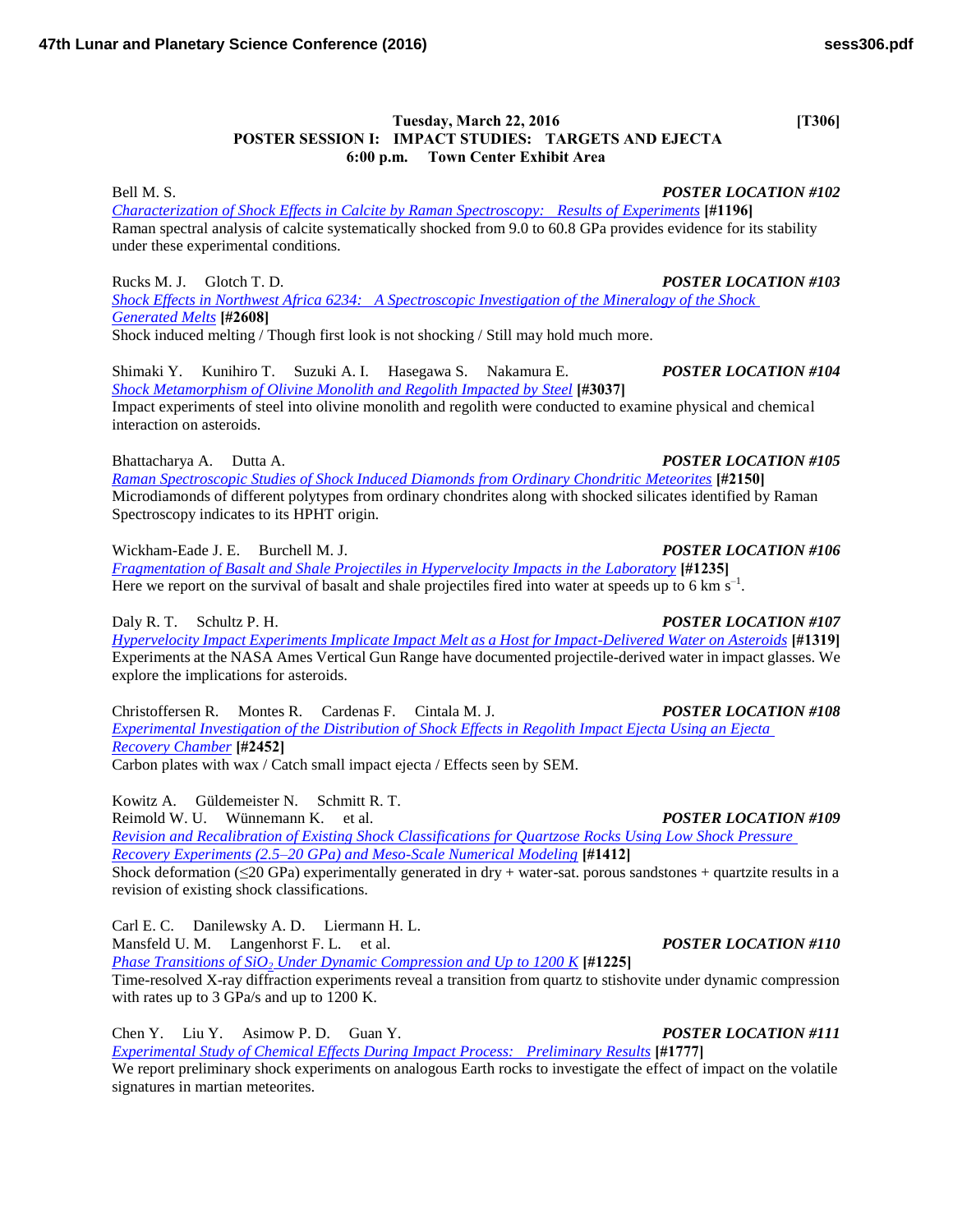Ishiyama K. Kumamoto A. Takagi Y. Nakamura N. Hasegawa S. *POSTER LOCATION #112 [Measurements of the Permittivity, Density, and Volume Fraction of Crack Around Artificial Impact Crater](http://www.hou.usra.edu/meetings/lpsc2016/pdf/1976.pdf)* **[#1976]** An anisotropic crack around artificial impact crater changed the bulk permittivity, which was explained by the effective medium theory.

Kurosawa K. Okamoto T. Yabuta H. Komatsu G. Matsui T. *POSTER LOCATION #113 [Shock Vaporization of Water Ice in an Open System Investigated Using a Two-Stage Light Gas Gun](http://www.hou.usra.edu/meetings/lpsc2016/pdf/1838.pdf)* **[#1838]** We constructed a new experimental system to investigate shock vaporization and post-impact chemistry of icy materials.

Jack S. J. Strait M. M. Flynn G. J. Durda D. D. *POSTER LOCATION #114 [Meteorite Disruption with Varying Speeds and Sizes of Projectiles](http://www.hou.usra.edu/meetings/lpsc2016/pdf/2659.pdf)* **[#2659]** The speed and size of the projectile used to disrupt a sample affects the size range of the fragments produced.

Dahl J. M. Schultz P. H. *POSTER LOCATION #115*

*[Syncompressional Shear Measurements in Oblique Impact Experiments](http://www.hou.usra.edu/meetings/lpsc2016/pdf/2976.pdf)* **[#2976]** In situ shear measurements from impact experiments show that oblique impacts can generate substantial horizontal shear strains.

Davies E. J. Root S. Stewart S. T. Spaulding D. K. Jacobsen S. B. *POSTER LOCATION #116 [Experimental Study of Shock-Induced Vaporization of Rocky Planet Constituents](http://www.hou.usra.edu/meetings/lpsc2016/pdf/3001.pdf)* **[#3001]** Z machine charging / Flyer hits samples, shocking / Now we analyze.

Shirai N. Akhter R. Ebihara M. *POSTER LOCATION #117*

*[Precursor Materials of Australasian Tektites in Light of Chemical Compositions](http://www.hou.usra.edu/meetings/lpsc2016/pdf/1847.pdf)* **[#1847]** We determined elemental abundances including platinum group elements of the Australasian tekites in order to place constraints on their precursor materials.

*[Osmium Isotopic Investigation of Tektite-Like Glasses from Belize](http://www.hou.usra.edu/meetings/lpsc2016/pdf/1654.pdf)* **[#1654]**

Os isotopic analysis of tektite-like glasses from Belize show a volcanic provenance but no extraterrestrial component.

*[Tektite Suborbital Summary](http://www.hou.usra.edu/meetings/lpsc2016/pdf/1033.pdf)* **[#1033]**

Advances in hydrocode modeling of oblique impact, shock ionization, high-temp plasmas and X-ray CT clarify inter-hemispheric transport of Australasian tektites.

Meier M. M. M. Artemieva N. *POSTER LOCATION #120*

*[Two Alternative Scenarios to Explain the Strange Extraterrestrial Spinel Grain Record of the Late Eocene](http://www.hou.usra.edu/meetings/lpsc2016/pdf/1552.pdf)* **[#1552]** We propose two alternative interpretations of the recently reported ET spinel grain peaks in the Late Eocene: A NEO breakup and an Eltanin-like marine impact.

Hoffmann V. H. Kaliwoda M. Hochleitner R. Funaki M. Torii M. *POSTER LOCATION #121 [Investigating Possible Belize Tektites — Request of an Extended Database on Magnetic and Raman Spectroscopical](http://www.hou.usra.edu/meetings/lpsc2016/pdf/2482.pdf)  [Signature of Natural Glasses](http://www.hou.usra.edu/meetings/lpsc2016/pdf/2482.pdf)* **[#2482]**

The focus of our contribution is a first step towards an extended database of the magnetic and Raman Spectroscopical signature of natural glasses.

King D. T. Jr. Cornec J. H. Petruny L. W. Zou H. *POSTER LOCATION #122 [Tektites of Western Belize — Characteristics and Possible Origin](http://www.hou.usra.edu/meetings/lpsc2016/pdf/2910.pdf)* **[#2910]**

Belize tektite composition and inclusions suggests a local volcanic target. The ~800 ka tektites are found in a residual layer atop a Miocene clay formation.

Koeberl C. Schulz T. *POSTER LOCATION #118*

## Harris T. H. S. *POSTER LOCATION #119*